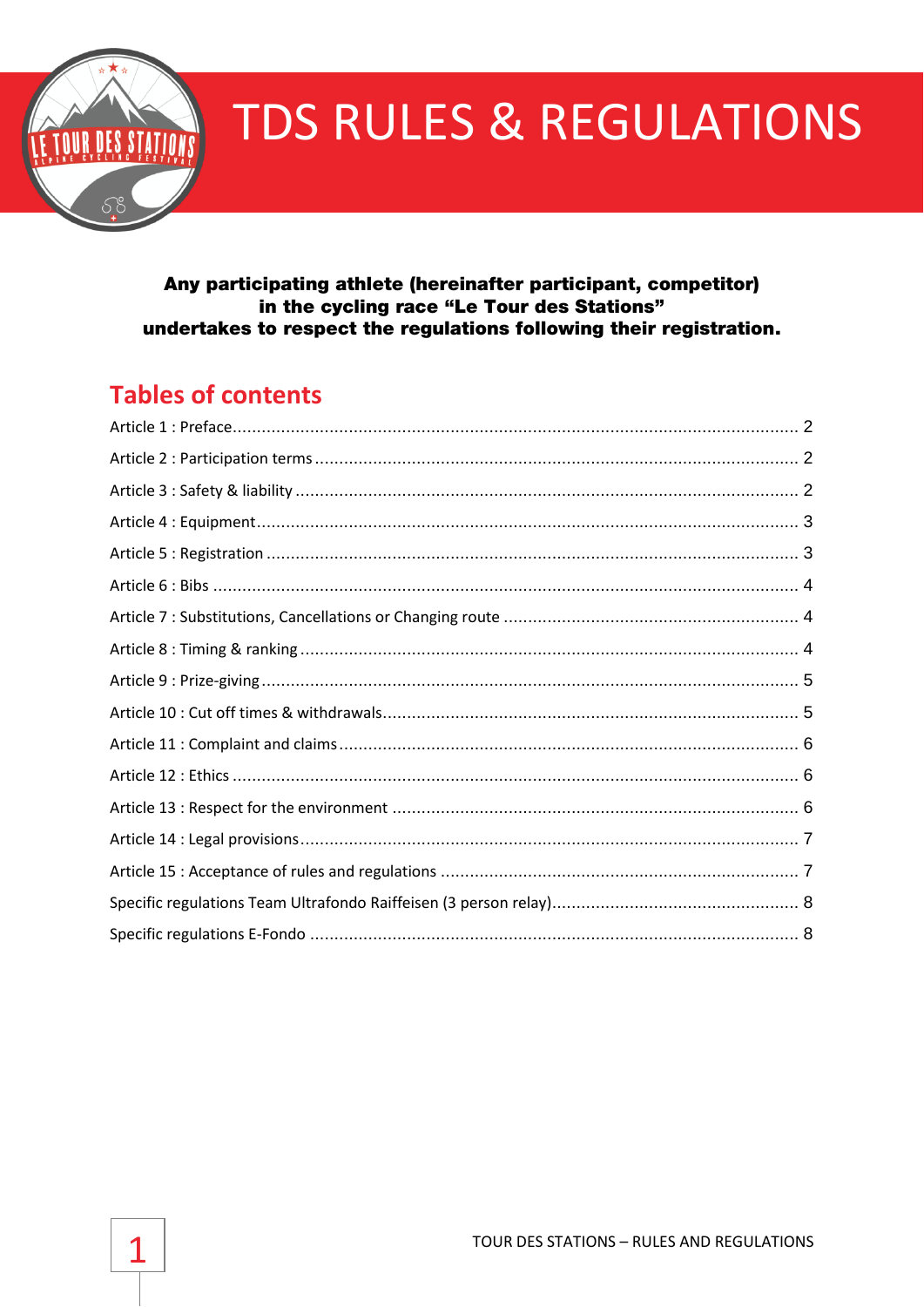## <span id="page-1-0"></span>**Article 1 : Preface**

The Tour des Stations is a cycle sporting ("Cyclosportive") event organized by the Association du Tour des Stations (hereinafter the Organizer) offering the following courses:

- Ultrafondo: individual or team of 3 (Team Ultrafondo Raiffeisen)
- Granfondo : individual (Marmotte Granfondo)
- Mediofondo : individual
- E-Fondo

The event is supported by the resorts of Verbier, Crans-Montana, Nendaz, Ovronnaz, Anzère, Vercorin, Nax, Saint-Martin, Hérémence, Thyon 2000, Veysonnaz, La Tzoumaz, Conthey, Savièse, Saxon, Sion and Sierre.

It will take place on Saturday, August 6, 2022 on roads open to traffic. Accordingly, participants must comply with Federal Road Traffic Laws [\(LCR](https://www.admin.ch/opc/fr/classified-compilation/19580266/201801010000/741.01.pdf) in French) as well as follow instructions from directors, managers and personnel of the race.

This regulation is subject to change up until the day of the event in the interest of the riders and their security. If needed, participants will be informed by electronic means (e-mail, Organizer's website and social networks) of significant changes.

#### <span id="page-1-1"></span>**Article 2 : Participation terms**

Participation is open to all, licensees and not licensees, subject to a minimum age:

- 18 years old for the Ultrafondo and Granfondo
- 16 years old for the Mediofondo and E-Fondo routes with parental authorization

Participants must be in good health and properly trained. A license and/or the medical certificate is not required to participate in cyclosportives events in Switzerland. However, the Organizer strongly recommends participants to consult a doctor to confirm their ability of being able to perform this type of effort.

Each participant must benefit from his own insurance (accident insurance and civil liability), covering personal injury and property damage while in Swiss territory (see Art. 3 Safety and liability).

Participation in the Tour des Stations implies unreserved acceptance by each competitor of this regulation

## <span id="page-1-2"></span>**Article 3 : Safety & liability**

The practice of cycling in general and competition cycling especially, is a risky physical activity. Each event participant must commit, knowing that it will involve mountainous terrain with intense climbs and fast descents.

The Organizer will implement several devices to secure the course: signs, motorcycles, flags indicating dangerous areas, signs indicating passages requiring special attention. The dangerous points of the course are referenced on the website of the event [\(tourdesstations.ch\)](https://www.google.com/maps/d/viewer?mid=1h21_xQvLARvwow0ppaqTm0Q0Wbc&ll=46.21869213210998%2C7.325635640881956&z=10).

Throughout the course, participants must comply with the safety rules and instructions of the personnel of the race (civil protection, bikers, volunteers, etc.). The security arrangements for the event ends at the crossing of the finish line.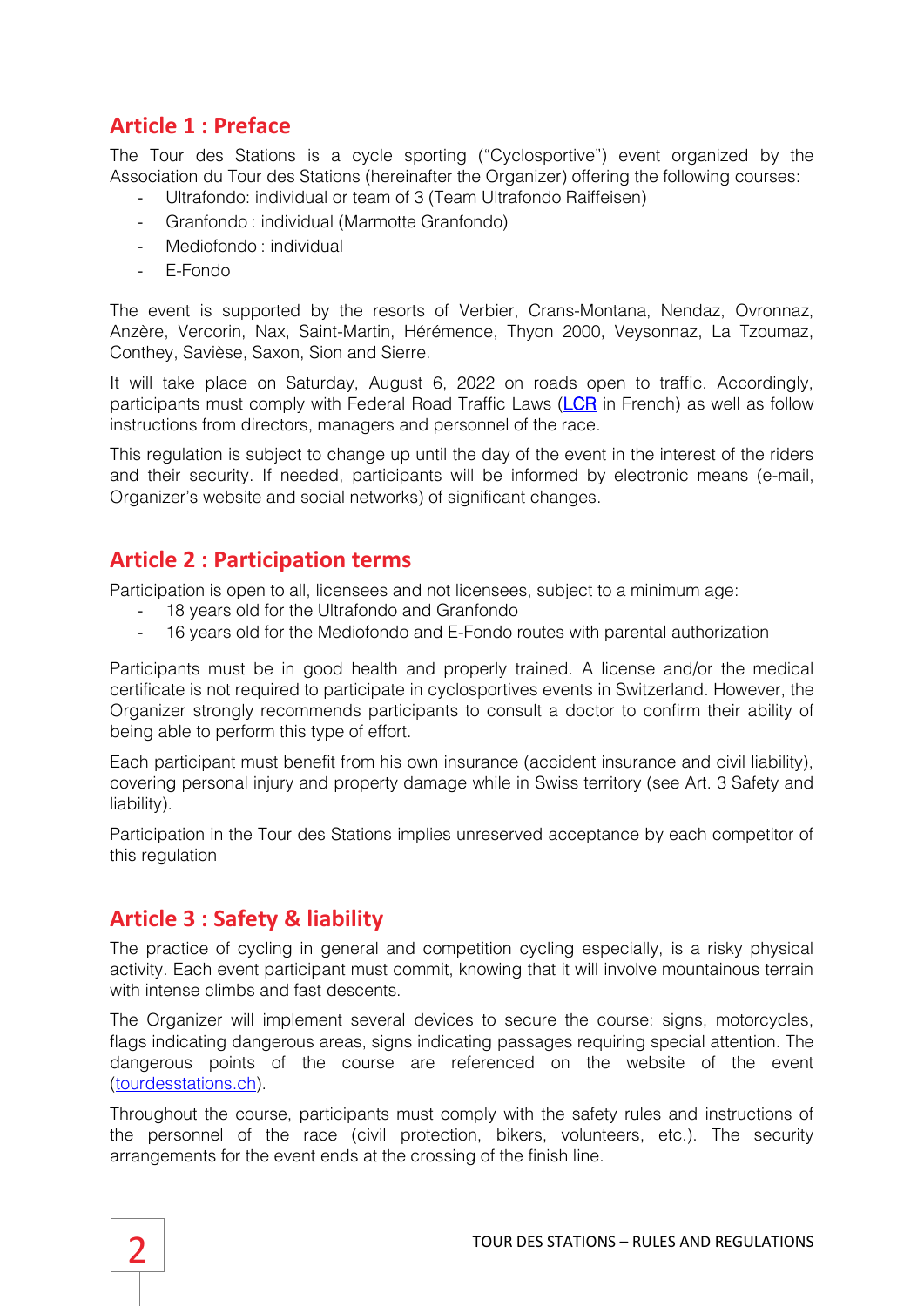Each participant, author or witness of an accident, or seeing a need of medical assistance has the obligation to aid others and call for help by calling the emergency number on their road book.

The participant is solely responsible for any incident, accident or failure to follow the regulations of the event. All fees that would result from a medical care (ambulance, doctor, hospital, etc.) are the responsibility of the participant concerned. The responsibility of the Organizer, their affiliates, their employees, and other auxiliaries for direct or indirect damage suffered by a participant, as part or in relation to their participation in the race, is solely excluded, in case of accident, theft or damage. The entry is confirmation that the participant is covered by their insurance and waiver any legal action against the Organizer.

Cars following the race are prohibited on the whole route.

By registering for the event, each participant confirms having read all the information, particularly those relating to security, and undertakes to comply.

## <span id="page-2-0"></span>**Article 4 : Equipment**

Each participant must have on him/her throughout the ride and for the duration of the event:

- a rigid helmet with chinstrap attached.
- a mobile phone with a charged battery,
- a bib and the road map with the emergency number,
- lighting: white headlight front and rear red headlight
- a hydration (water bottle or hydration bag) system.

Changing bikes is prohibited during the race. Time trial bikes, extenders and lenticular wheels are also strictly prohibited.

Motorized assistance or follower vehicles on the course are formally prohibited. Infractions will be reported to the police for all offenders.

All costs arising from technical support (including spare parts) are the responsibility of each participant.

## <span id="page-2-1"></span>**Article 5 : Registration**

Until August 3, 2022, registration for the events are exclusively on the website to register online at the following address: [www.tourdesstations.ch.](http://www.tourdesstations.ch/)

On-site registrations will be possible subject to sanitary measures from Thursday August 4 to Saturday August 6 at the Espace Saint-Marc in Châble.

The rates are presented on the event's website as well as on the online registration platform: [https://www.mso-chrono.ch.](https://www.mso-chrono.ch/)

Any allocation of bib is firm and final. The Organizer does not make any refund or postponement in case of accident or illness. Registration rights are owned by the Organizer. For a booked and attributed bib, no refund will be done in any case, such as (but not limited to) absence, abandonment of the participant, or postponement, neutralization or cancelation of the event.

Transfer of registration is not allowed for any reasons whatsoever, except for the beneficiaries of the MAXI FLEX option (see art. 7). Anyone selling his/her bib to a third party, can be held responsible for any accident that occurs, or is caused, by the latter during the race.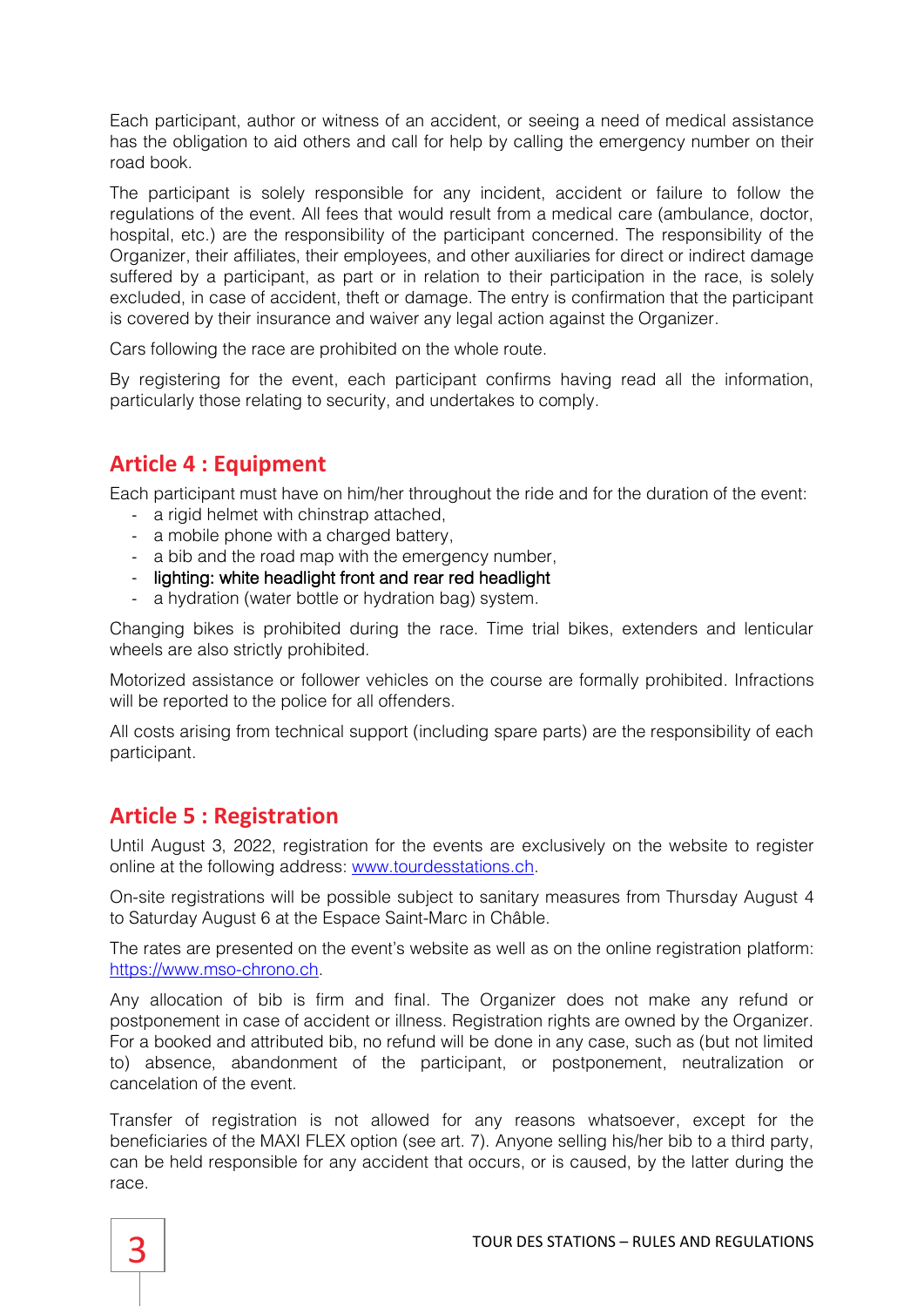<span id="page-3-0"></span>The Organizer reserves the right to refuse the entry of a competitor.

## **Article 6 : Bibs**

Each participant must come and pick up their number in person. Exceptionally, and if registration is full, group leader's (club president) or a colleague can get the bib with the confirmation of a registration letter and a copy of the identification of the person concerned.

Bibs collection for the courses Ultrafondo, Granfondo, Mediofondo and E-Fondo :

Bibs and gifts can be collected at the Welcome Village at Espace Saint-Marc in Le Châble, Route de Mauvoisin 45:

- Thursday August 4 from 4 p.m. to 8 p.m.
- Friday August 5, 2021 from 12:00 p.m. to 8:00 p.m.
- Saturday August 6 from 5 a.m. and no later than 15 minutes before departure.

Neither bibs, nor gifts are withdrawn the race day or sent by post.

## <span id="page-3-1"></span>**Article 7 : Substitutions, Cancellations or Changing route**

Each participant may choose the route that is most suited to him/her and the choice must be indicated when registering.

The MAXI FLEX option is a guarantee of flexibility to choose when registering. Thanks to this option, you will be able, without charge or proof, from the time of your registration and until the morning of the race to:

- Change route until the morning of the race to
- Transfer your bib to a third person until the morning of the race to
- Postpone your registration to the following year until the 31 July 2022

Without the MAXI FLEX option an amount of CHF 5.- will be requested for any change (in addition to the price difference between the routes) but no request will be processed to transfer the bib to another person or to postpone the registration for next year. Without the MAXI FLEX option, the registration fee will not be refunded and the welcome pack will not be sent. Any request made after race day will not be processed.

Any registration considered valid for the following year is strictly personal and cannot be transferred to a third party. Should the cyclist fail to participate again, the registration fee will be forfeited.

#### <span id="page-3-2"></span>**Article 8 : Timing & ranking**

The timing is done with an electronic detection system. All registrants will have a timing chip, glued on to the back of their bib.

This chip, detected by the different antennas arranged throughout the course of the event, will allow control of regularity of race and the results and rankings of the event.

To allow normal operation, the chip must be neither folded nor damaged. In addition, the bib must be attached to the front of the bike to ensure legibility. The electronic detection system is selected according to strict criteria of reliability. Despite tests by the manufacturers, there is a very small percentage of possible detection errors. The lack of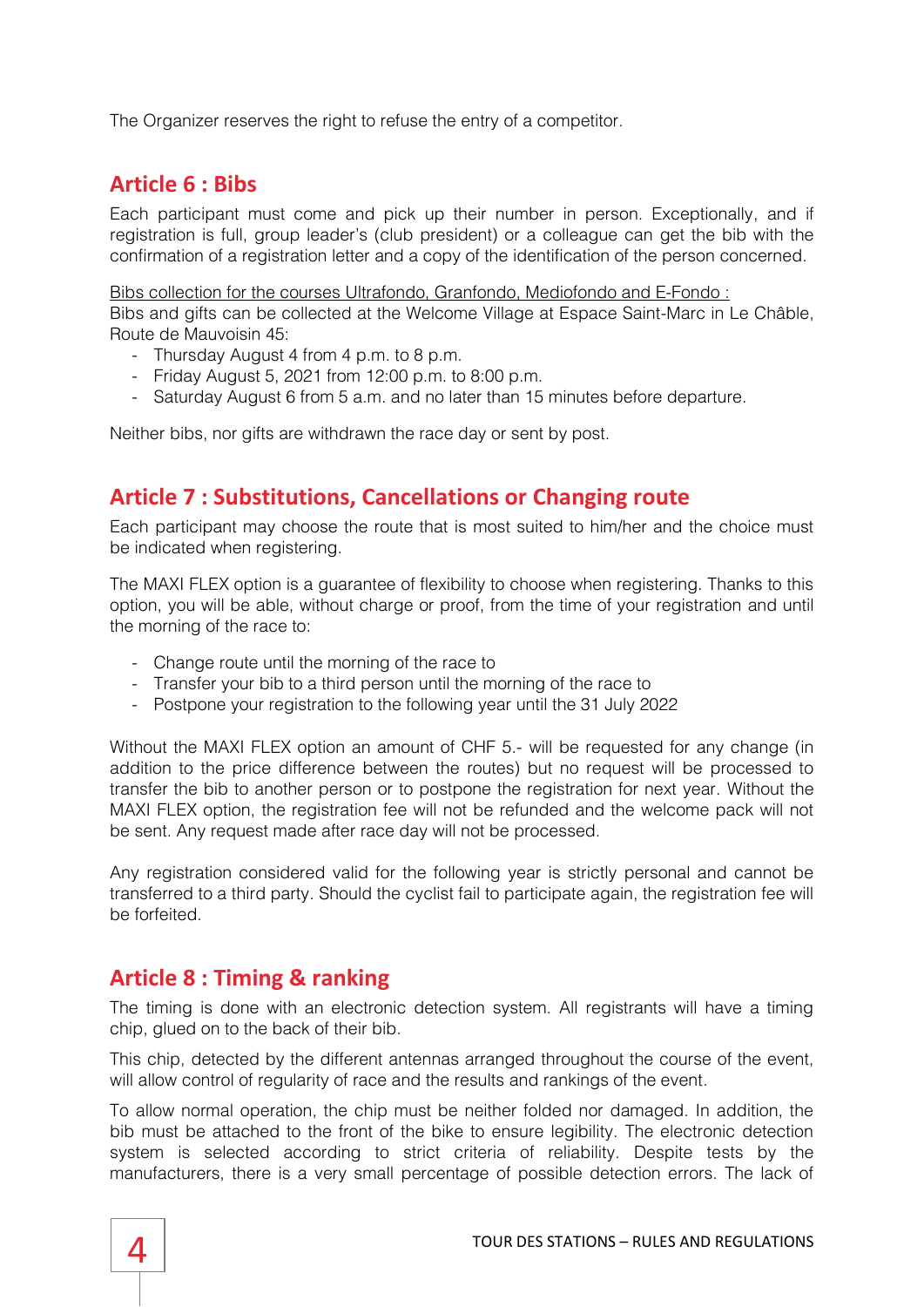data because of such a missed detection will not allow the Organizer to include the official time of the subject concerned in the ranking. The Organizer cannot be held responsible for this.

|                                   |         | $18 -$<br>29ans | $30-$<br>39ans | 40-49ans                  |  |
|-----------------------------------|---------|-----------------|----------------|---------------------------|--|
| Ultrafondo hommes Scratch         |         | $50-$           | 60-            | $67$ ans et +             |  |
|                                   |         | 59ans           | 66ans          |                           |  |
| Ultrafondo femmes Scratch         |         | $18-$           | 35-            | 50ans et $+$              |  |
|                                   |         | 34ans           | 49ans          |                           |  |
| <b>Team Ultrafondo Raiffeisen</b> | Scratch |                 |                |                           |  |
|                                   |         | $18-$           | $30-$          | 40-49ans                  |  |
| Granfondo Marmotte hommes Scratch |         | 29ans           | 39ans          |                           |  |
|                                   |         | $50-$           | 60-            | $67$ ans et +             |  |
|                                   |         | 59ans           | 66ans          |                           |  |
| Granfondo Marmotte femmes Scratch |         | 18-             | 35-            | 50ans $et +$              |  |
|                                   |         | 34ans           | 49ans          |                           |  |
|                                   | Scratch | $16-$           | $30-$          | 40-49ans<br>$67$ ans et + |  |
| Mediofondo hommes                 |         | 29ans           | 39ans          |                           |  |
|                                   |         | $50-$           | 60-            |                           |  |
|                                   |         | 59ans           | 66ans          |                           |  |
|                                   |         | 16-             | $35-$          | 50ans et $+$              |  |
| Mediofondo femmes Scratch         |         | 34ans           | 49ans          |                           |  |

At the end of the event, several classifications are established:

The first three of each category to cross the finish line are rewarded at the awards ceremony on arrival.

## <span id="page-4-0"></span>**Article 9 : Prize-giving**

The Organizer reserves the right to establish the prize board. The first three in each category must present their bib number and a piece of identification to receive the prize.

The prize must be removed on site on the day of the race.

## <span id="page-4-1"></span>**Article 10 : Cut off times & withdrawals**

Competitors must follow the compulsory hours of neutralization, for security reasons. These barriers correspond to the hours from which it will be no longer be possible to continue the race from the relevant control post. In not passing the checkpoints before the times defined below, the competitor will be disqualified and will not appear in the ranking of the event.

|                   | Cut-off times |          |           |        |       |                          |         |  |  |  |
|-------------------|---------------|----------|-----------|--------|-------|--------------------------|---------|--|--|--|
| Routes/Location   | Crans-Montana | Vercorin | Hérémence | Nendaz |       | La Tzoumaz Croix-de-Cœur | Verbier |  |  |  |
| <b>Ultrafondo</b> | 11h30         | 14h00    | 16h15     | 18h45  | 19h30 | 20h30                    | 20h50   |  |  |  |
| Granfondo         |               | N/A      |           |        |       |                          |         |  |  |  |
| Mediofondol       | N/A           |          | N/A       |        |       |                          |         |  |  |  |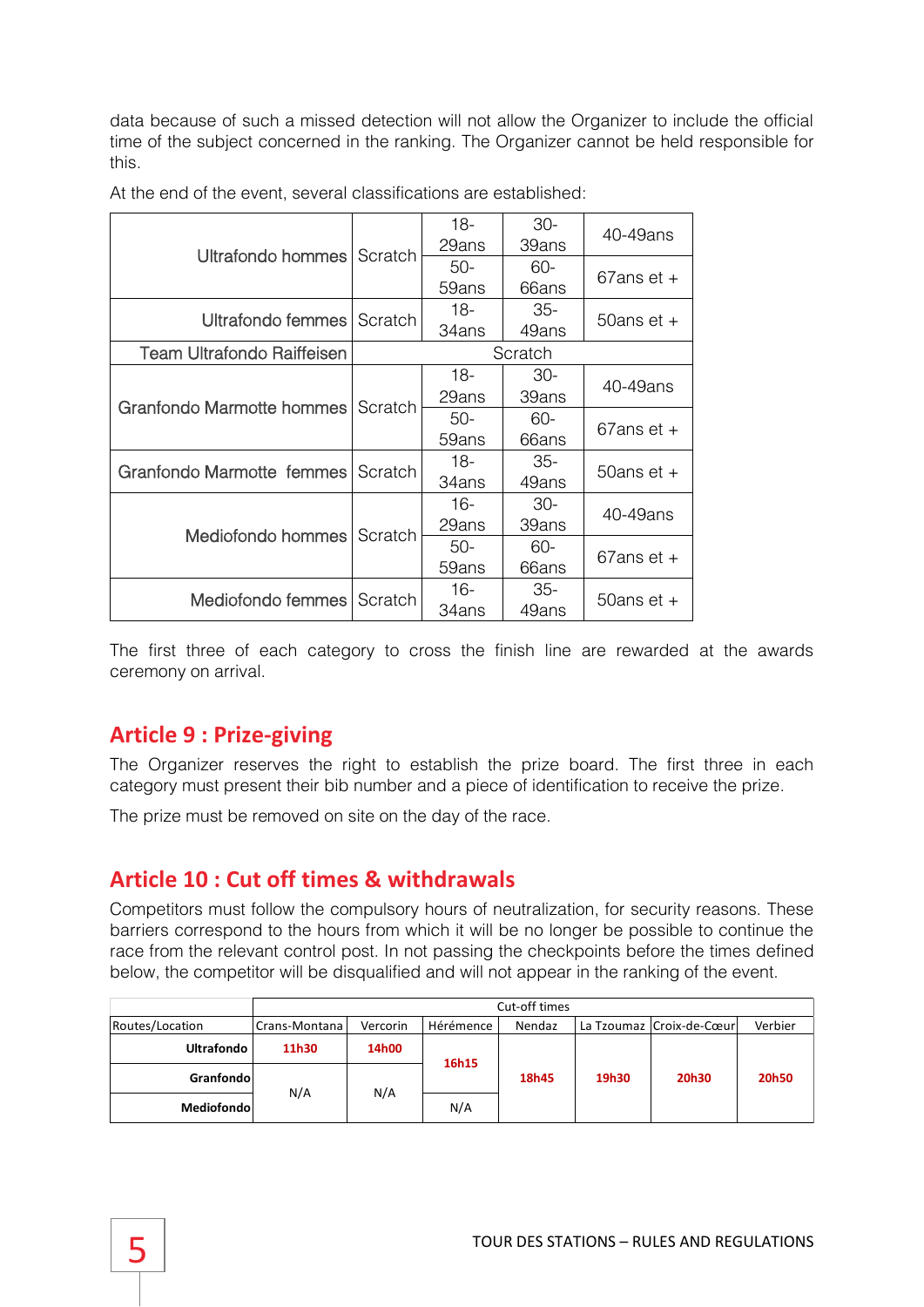If a participant wishes to give up, he/she must announce to any checkpoints set up by the Organizer (Crans-Montana, Vercorin, Hérémence, Nendaz or la Tzoumaz). They must report to the postmaster, who removes the bib number and tells them the means of repatriation. Anyone abandoning outside checkpoints must immediately report their abandonment to the race management through the emergency number shown on the road book. Any failure may result in costs which shall be paid for by the competitor.

Any participant victim to a fall, mechanical breakage or physical failure and who could not reach the repatriation points by themselves is required to immediately report his/her abandonment to the race management using the emergency number indicated on the road book. The final vehicle (broom wagon) will only support cases authorized by the race management. The participant supported by the broom wagon will be disqualified from the race.

The medical service, which includes doctors and first-aiders, may decide to disqualify a participant for medical reasons.

## <span id="page-5-0"></span>**Article 11 : Complaint and claims**

Any claims may be done in writing to the race office, no later than 15 minutes after the classification is made. The complaint and/or claim must be accompanied by a justification.

This will be accompanied by a deposit of CHF 100-. This amount will be refunded if the claim is accepted. Claims will be judged by the jury of the race (Race Director, timing manager). Decisions related to claims are final.

## <span id="page-5-1"></span>**Article 12 : Ethics**

The Organizer puts a point of honor on the Olympic values of excellence, friendship and respect that are the keystone of a fair and sustainable sport. Participants must treat with respect the other competitors, the members of the Organization, volunteers and spectators. The Organizer reserves the right to exclude participants who commit acts of violent behavior or discriminating verbal abuse against anyone.

The Organizer is subject to Swiss Olympic "Doping Regulations". Anti-doping controls can be carried out. Registration and participation in this competition, participants allow themselves to be subject to the anti-doping Swiss Olympic provisions and recognize the competence of his/her "Disciplinary Chamber for doping cases" and that of the Court of Arbitration for Sport (Lausanne), to the exclusion of any other ordinary court. The participant will also have to bear the consequences of his/her behavior (suspension/termination).

## <span id="page-5-2"></span>**Article 13 : Respect for the environment**

In order to respect the environment and natural areas crossed, it is strictly forbidden to abandon waste (paper, plastic packaging, tubes containing energy gels...) on the course. "Collection zones" and bins will be installed and posted on each refueling station on the course. They must be used by participants.

Participants must keep waste and packaging while waiting for the places indicated by the Organizer to get rid of it.

The Organizer reserves the right to disqualify any participants deliberately throwing their waste outside of the designated areas.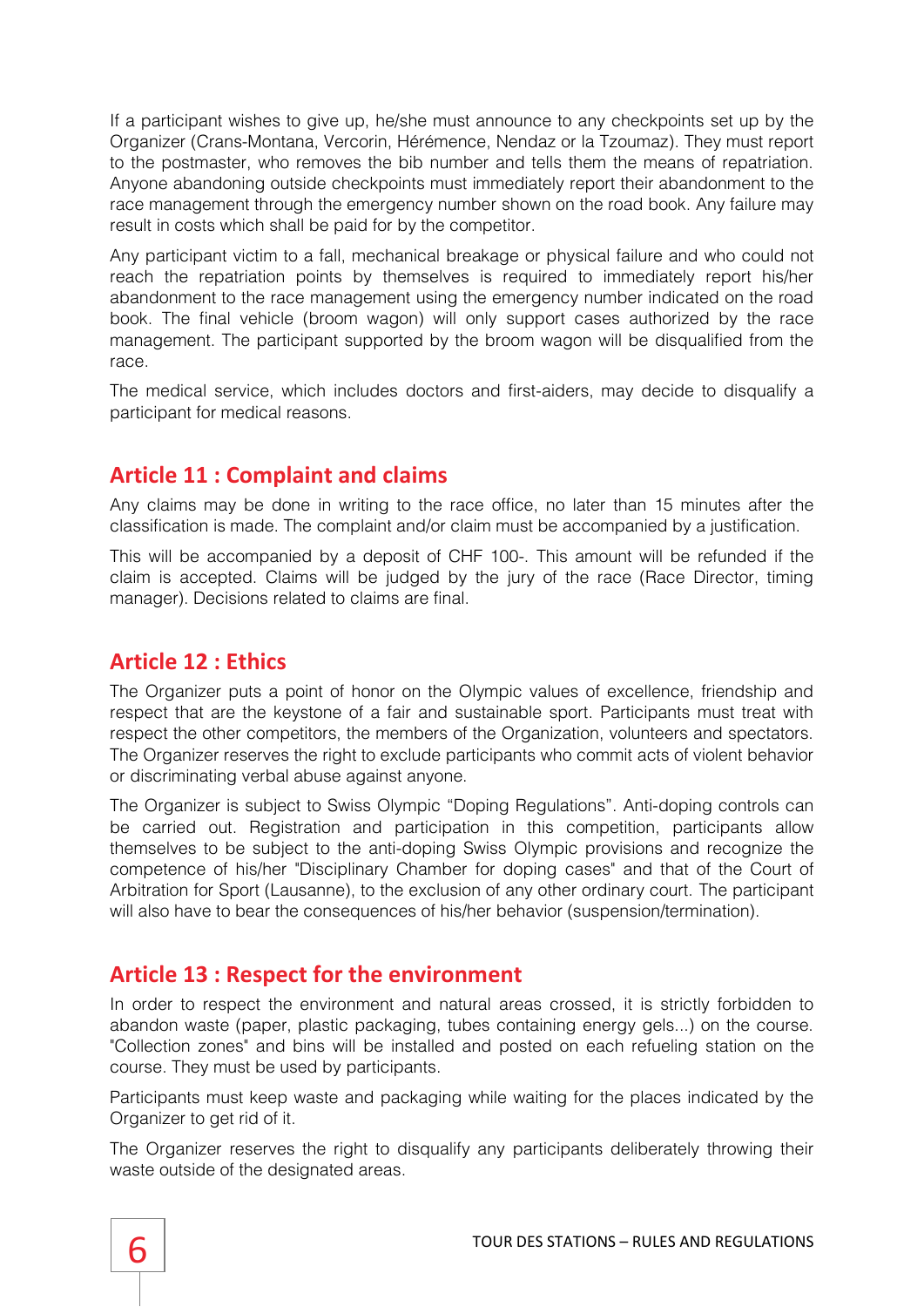## <span id="page-6-0"></span>**Article 14 : Legal provisions**

Participation in the race is done under the full responsibility of the riders, with waiver of any recourse against the Organizer regardless of the damage suffered or caused.

In case of accident, liability of the Organizer and any individuals or entities participating in the Organization, including but without being exhaustive, the bodies and employees of the Organizer, the agents, contractors, auxiliaries, including volunteers, is excluded to the fullest extent permitted by law.

Each competitor expressly authorizes the Organizer as well as their assigns, such as media, and partners to use still or audiovisual images of the race including preparation phases and those following the race on which he/she might appear, taken on the occasion of his/her participation in the Tour des Stations, on all media including advertising and/or promotional material, worldwide and for the longest duration provided for by the law, regulations, treaties in force, including any extensions that could be made at this time.

Participation in the race not an entitlement to use the race for promotional or commercial purposes. All communication about the event or use of images from the event is proprietary and is subject to written authorization of the Organizer who will set the conditions. "Tour des Stations" is a registered trademark.

The legal venue is Sierre, Valais.

#### <span id="page-6-1"></span>**Article 15 : Acceptance of rules and regulations**

Participation in the Tour des Stations implies express and unreserved acceptance by each competitor of this regulation.

In case of difference between the texts of the various versions of the regulations, the French version of the regulations is authentic.

Granges, the 6<sup>th</sup> of October 2021. Association du Tour des Stations